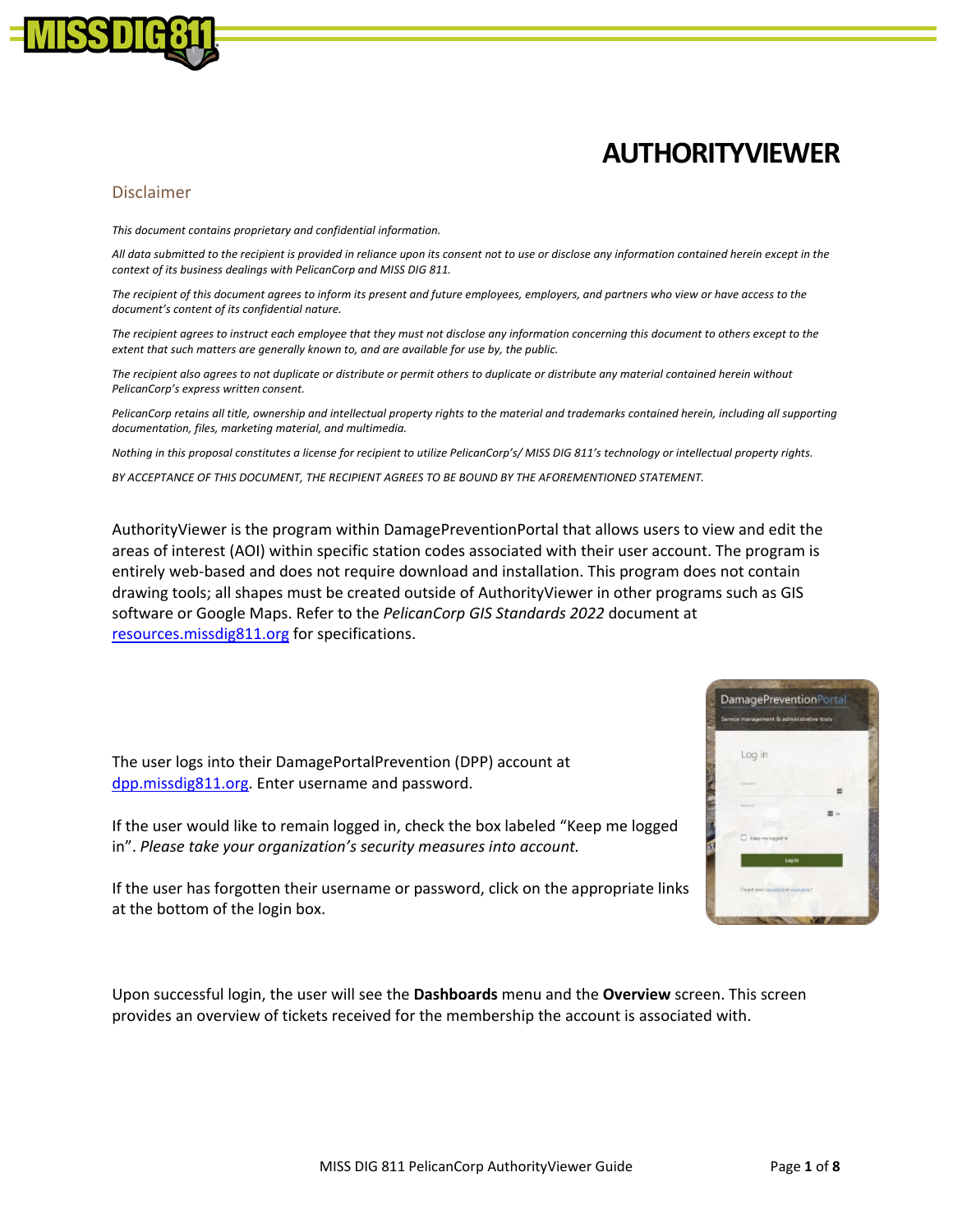



Viewing and editing is done on a station-code basis. All station codes associated with the user account can be found in the **Settings** menu under **OneCallAccess**.

| Settings > OneCallAccess<br>SYSTEM OPERATOR KCORMIER, PELICANCORP INTERNAL |                                     |                                        |
|----------------------------------------------------------------------------|-------------------------------------|----------------------------------------|
| <b>Stations</b>                                                            | Subscriptions Lookup Tables         |                                        |
| <b>Status</b><br>Active                                                    | State<br>$\vee$ All<br>$\checkmark$ | Search by station name or station code |
|                                                                            |                                     |                                        |
| <b>Station code</b><br>$\curvearrowright$                                  |                                     | <b>State</b>                           |
| <b>CORCOMFBR</b>                                                           | <b>Cormier Communications Fiber</b> | MI                                     |
| <b>CORCOMPH</b>                                                            | <b>Cormier Communications</b>       | MI                                     |
| <b>HORNCTV</b>                                                             | <b>Cormier Communications</b>       | MI                                     |
| <b>HORNPH</b>                                                              | <b>Cormier Communications Phone</b> | MI                                     |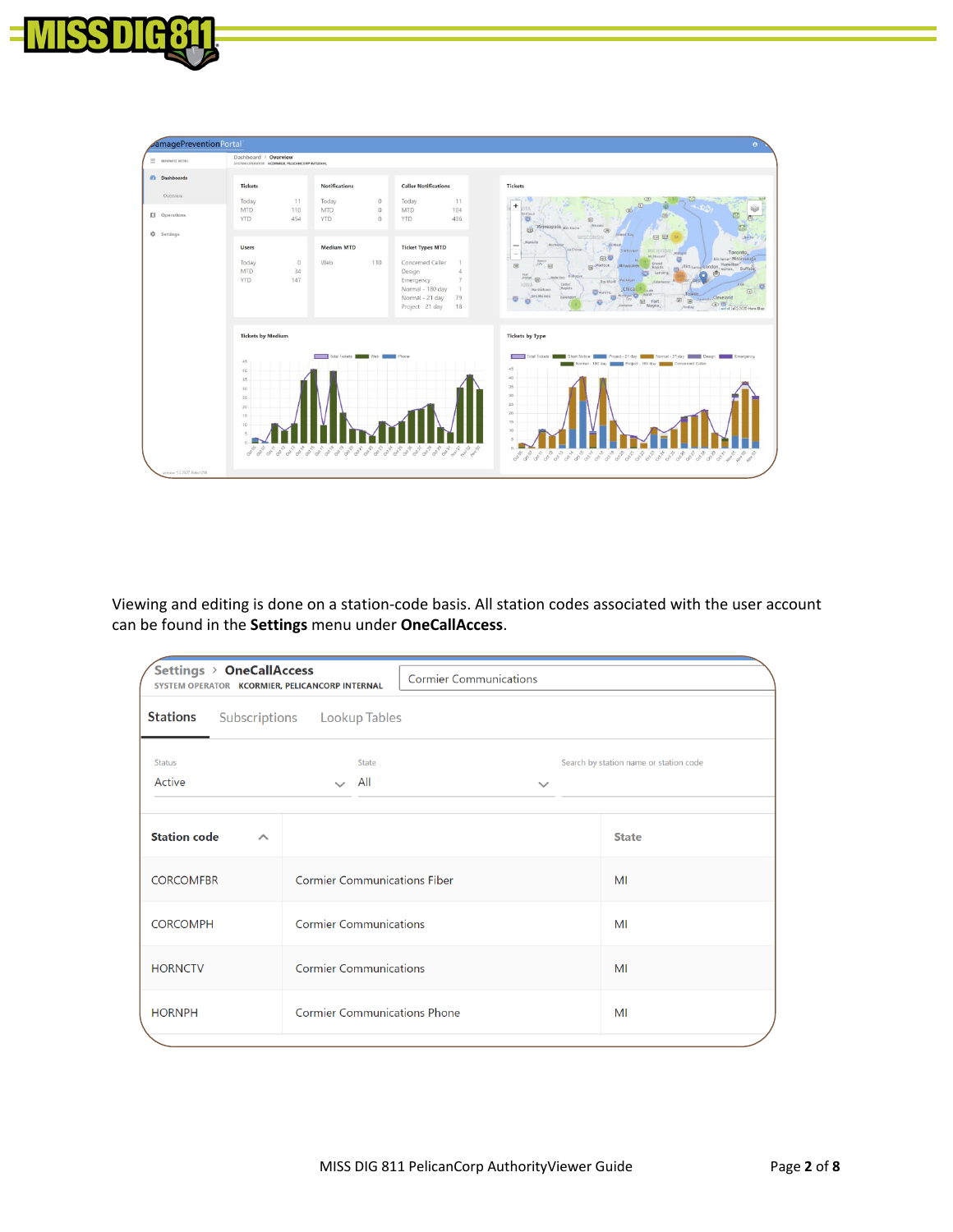

To view or edit the AOI, open the appropriate station code.

| ation settings                                                                                                                                                                                                                                                                                                                                                                                                                                                                             | Area of interest |
|--------------------------------------------------------------------------------------------------------------------------------------------------------------------------------------------------------------------------------------------------------------------------------------------------------------------------------------------------------------------------------------------------------------------------------------------------------------------------------------------|------------------|
| Station Details ( mm)<br>Astronome states rates (splana)<br>meanly type<br><b>Special code:</b><br>Notion code<br>Comiter Communications Fiber<br>CORCOMFER<br>Convenientos<br><b>Physical address</b><br>Palladdrop<br>123 Flm Dr Royal Oak ML48367                                                                                                                                                                                                                                       | Americans        |
| Ticket notification settings<br>Rofamidinaires (1991) or diffamidinaire (1981) 900 anichments (1981) or<br>President Advisers<br>GML attachments (COM COM Congle Maps)<br>$\sim 10^{11}$ km s $^{-1}$ km s $^{-1}$<br>Summary report settings<br>Send daily summary report even when no tidens were received<br>Summary report deaths@orddity transmission ture                                                                                                                            |                  |
| WATER BEATLE INTERFERING AND LEASE.<br>Add type<br>Contacts<br><b>Member contact O</b><br>Fall career<br><b>EXAMPLE AND RESIDENCE AND RESIDENCE</b><br><b>STAGE AND STAGE AND STAGE</b><br>involving page<br>The particular)<br>240370-8442<br>2486037133<br>kommie@micelight1.org<br><b>Kristen Commer</b><br><b>Member IT contact ®</b><br>Palmera<br>De al<br>Land@misch@11.mg<br><b>Lease Amodel</b><br>Internal users with station rights<br><b>USETWINE</b><br>Select all that apply |                  |

The user will then click the white **Area of Interest** button, which will open AuthorityViewer. On occasion, the user may be prompted to log into AuthorityViewer. When this happens, the same DPP user account credentials should be entered.

AuthorityViewer allows users to upload files depicting the locations of their underground facilities. This area of interest (AOI) is what triggers transmission (a.k.a. "delivery") of tickets when it intersects with the work polygon drawn on tickets.

![](_page_2_Figure_5.jpeg)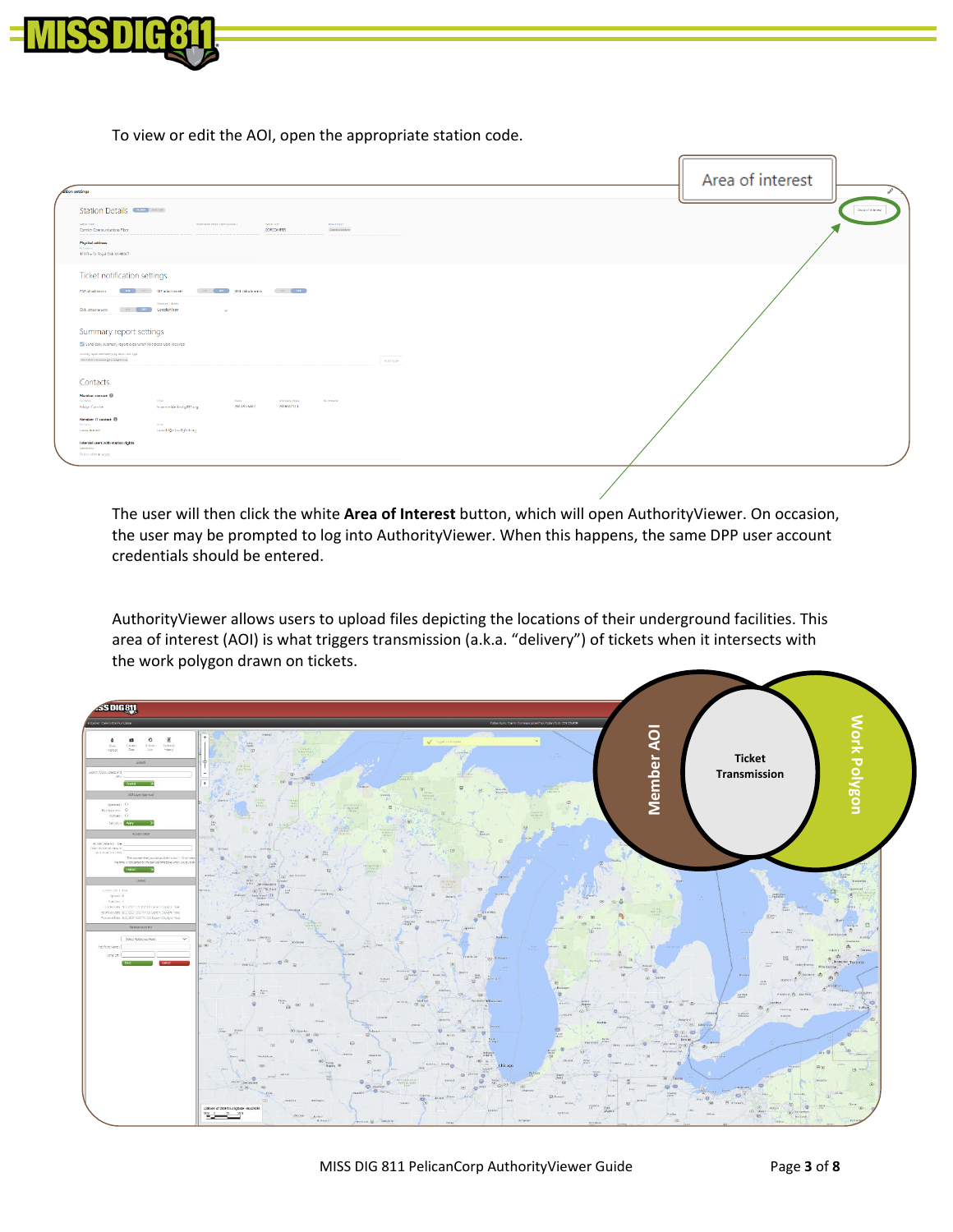![](_page_3_Picture_0.jpeg)

Users can navigate the map to view shapes by inputting location information into the **Search** field. The information can be entered just as it would be when using Google Maps. The user can also insert navigational Lat./Long. reference points in the **Reference Points** section.

| Search                                                                          |             |
|---------------------------------------------------------------------------------|-------------|
| Search (Cities, Streets<br>and GPS)<br>Search                                   |             |
| Reference points                                                                |             |
| -- Select Reference Point --<br>Ref. Point Name:<br>Long/Lat:<br>Cancel<br>Save | $\check{ }$ |

To upload a file, click the **Upload Data** icon.

| <b>Upload Data</b>       |                                                                     |  |
|--------------------------|---------------------------------------------------------------------|--|
|                          | Data Type : Area of Interest<br>$\checkmark$                        |  |
| File Type :              | Shape<br>$\checkmark$                                               |  |
| File:                    | Choose File Royal Oak.zip                                           |  |
|                          | Name: Royal Oak.zip                                                 |  |
| Line Buffer<br>$-(feet)$ | 50                                                                  |  |
|                          | Upload                                                              |  |
|                          | Service time is 9/22/2021 10:48:10 AM (US Eastern Standard<br>Time) |  |

When uploading a shape file type, users must attach a zipped folder containing the following file types: SHP, SHX, PRJ, and DBF.

**At the present time, users can only import files to replace the active AOI. Users are also unable to import KML or KMZ files. If a user does not have the ability to create a replacement file or is only able to create KML or KMZ files, please contact the Member Services Department for assistance.**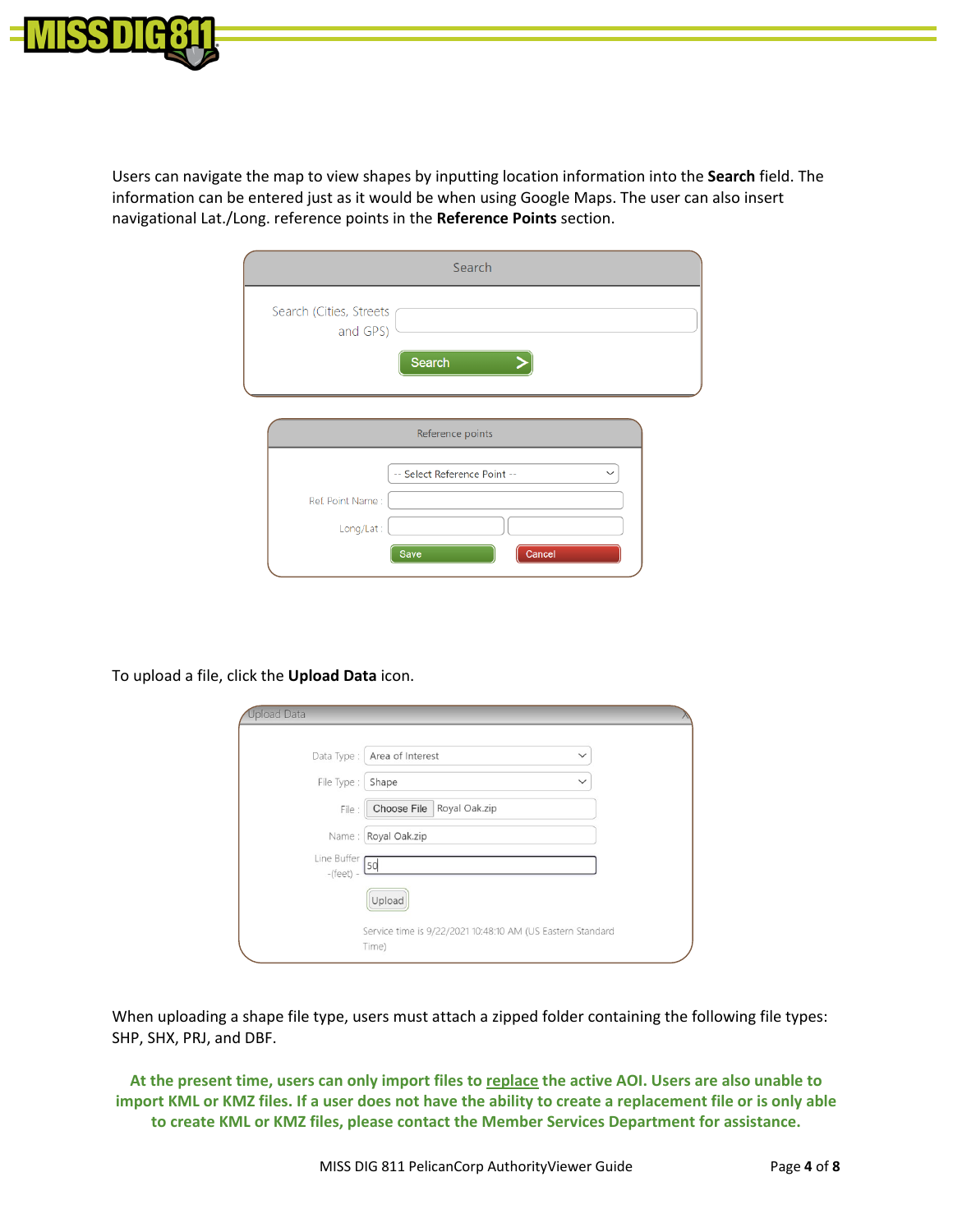![](_page_4_Picture_0.jpeg)

Users can also import TAB files.

The user can import files containing polygons, lines, or points.

**The system imposes a minimum 1-foot buffer on line and point data; however, MISS DIG 811 recommends the use of a minimum 100-foot buffer. If a member chooses to use a buffer size below the recommended amount, please consider that ticket delivery is triggered by the intersection of the work polygon drawn by the excavator or MISS DIG 811 NSR, which now has an automatic buffer size of only 75 feet.**

Once the file is uploaded, it becomes a "candidate layer" that requires approval. The user must approve the candidate layer before it can be published on the server. Approving the candidate layer automatically turns the file into an "approved layer".

| <b>AOI Layer Approval</b> |       |  |  |  |  |  |  |  |
|---------------------------|-------|--|--|--|--|--|--|--|
| Approved: O               |       |  |  |  |  |  |  |  |
| Not Approved: O           |       |  |  |  |  |  |  |  |
| Archived: $\bigcirc$      |       |  |  |  |  |  |  |  |
| Set Status                | Apply |  |  |  |  |  |  |  |

If the user sees an issue with the candidate layer, they may select "Not Approved" to stop the layer from becoming published.

Users must click the green **Apply** button after making a selection.

The user must now publish the approved layer. The user can set a publication date/time; the earliest a file can be published is 15 minutes out from the time the file was uploaded. Once a date/time has been selected, the user must click **Done**. They must then click the green **Publish** button if the date/time shown in the **Publish Date and Time** field is correct.

|                                                 |                                                    | <b>Publish Date</b> |     |                |                        |         |                |
|-------------------------------------------------|----------------------------------------------------|---------------------|-----|----------------|------------------------|---------|----------------|
| Publish Date and Time<br>(Your choice will show |                                                    |                     |     |                |                        |         |                |
| in your local timezone)                         | $\bullet$<br>$\circ$<br>September 2021<br>minutes. |                     |     |                |                        |         |                |
| The time                                        | Su                                                 |                     |     | Mo Tu We Th Fr |                        |         | Sa             |
|                                                 |                                                    |                     |     | 1              | 2                      | 3       | $\overline{4}$ |
|                                                 | $5 -$                                              |                     | 6 7 | 8              |                        | 9 10 11 |                |
|                                                 | 12                                                 | 13                  | 14  |                | 15  16  17  18         |         |                |
| Current Status                                  | 19                                                 | 20                  | 21  | 22             | 23                     |         | 24 25          |
| Uploads:                                        |                                                    | 26 27               | 28  | 29             | 30                     |         |                |
| Publishes:<br>Loaded date:                      | Time                                               |                     |     |                | $00 \times 100 \times$ |         |                |
| Approved date:<br>Published Date:               |                                                    | $+15$ min           |     |                |                        | Done    |                |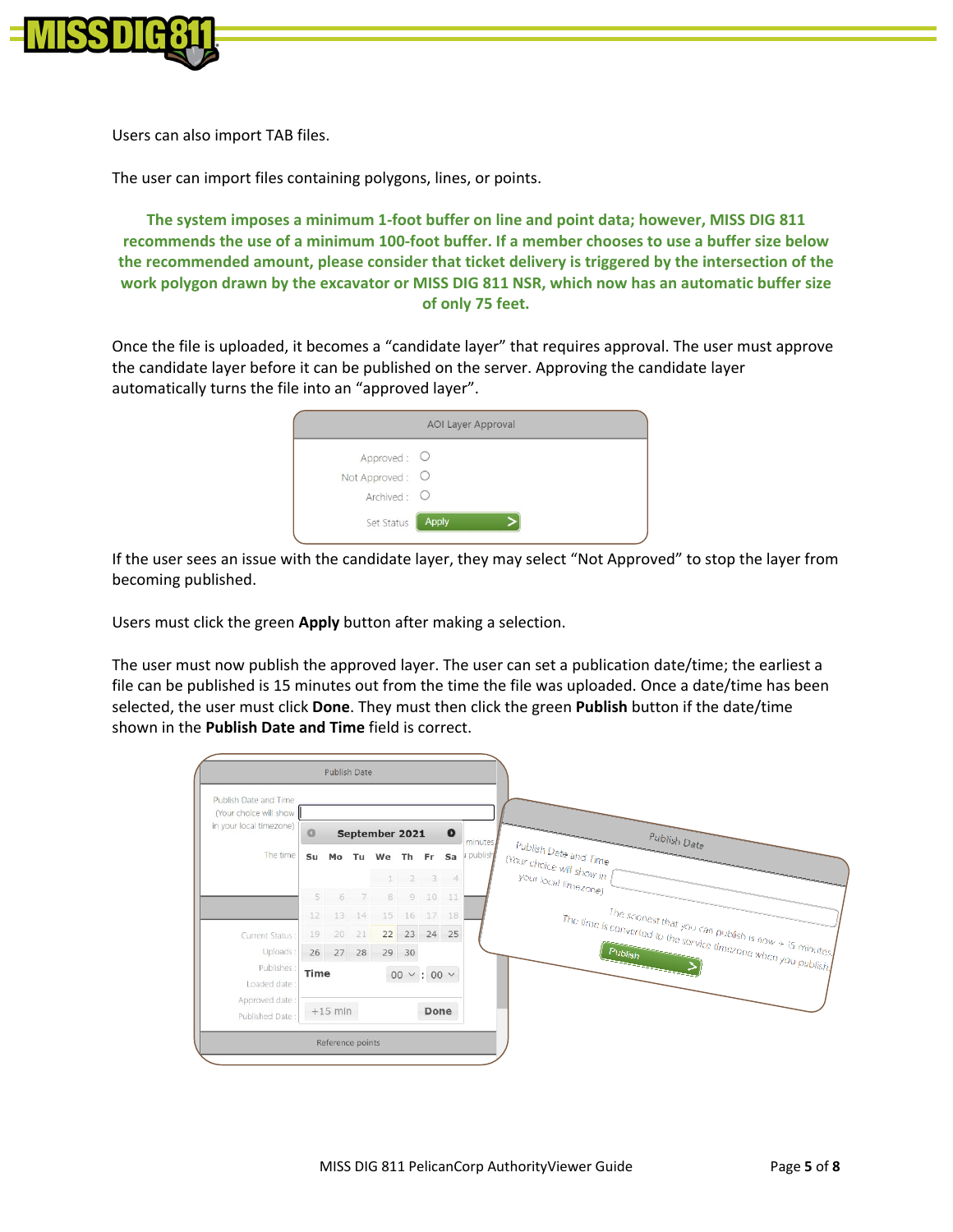![](_page_5_Picture_0.jpeg)

Setting a publication date/time automatically turns the approved layer into a "planned layer". The file will remain a planned layer until the set publication date/time, when the file uploaded becomes active and will impact receipt of tickets.

As referenced, AuthorityViewer categorizes and displays files that have been uploaded as different "layers". The layer type indicates the status or phase of an uploaded file.

- 1. *Candidate*: The most recently uploaded file that has not yet been approved for publication. This will show up in red.
- 2. *Approved*: The most recently uploaded file that has been approved and can be scheduled for publication. This will show up in "dark" orange.
- 3. *Planned*: The most recently uploaded file that has been scheduled for publication (a.k.a activation). This will show up in blue.
- 4. *Active*: The active file that is determining ticket delivery. This will show up in green.
- 5. *Previous*: The direct previous file that is inactive. This will show up in "light" orange.
- 6. *Archived*: All other previously active files that are inactive. Archived layers will not show up on the map but can be downloaded if retrieval is needed.

The **Details** section provides details on the progression of layers from candidate to active so that the user can keep track of their work.

Example: When a user uploads a candidate layer, information on that layer will be populated here, including the Status (as "candidate") and the Loaded Date. Once that candidate layer is approved, the Current Status will change to "Approved" and the Approved Date will become visible. The will continue through to an Active layer.

![](_page_5_Figure_11.jpeg)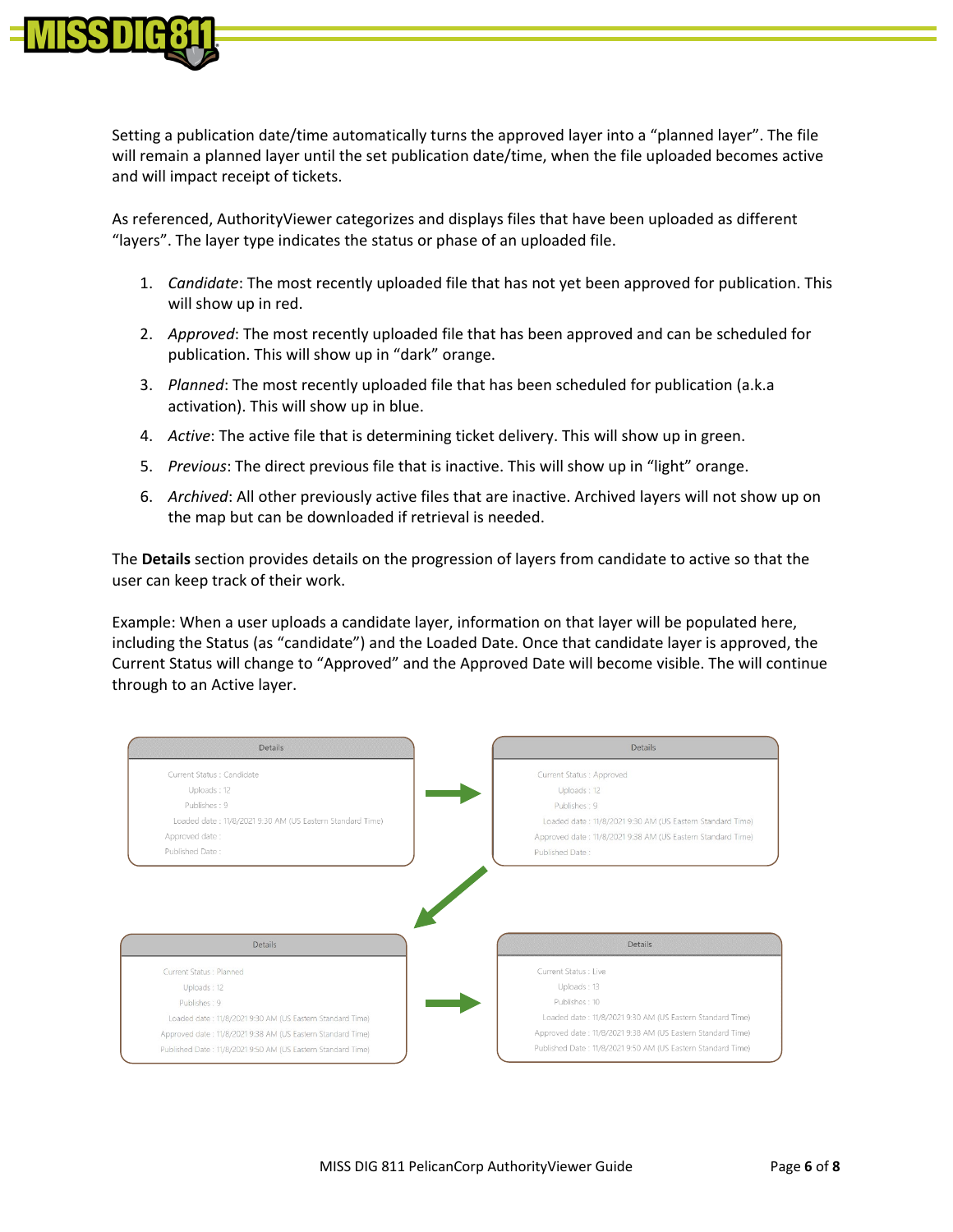![](_page_6_Picture_0.jpeg)

Existing layers can be viewed by clicking the **Layer** button located near the top-right corner of the map.

![](_page_6_Picture_2.jpeg)

![](_page_6_Picture_3.jpeg)

*Rollback Live:* Reverts the AOI to the previous layer.

*Cancel Candidate:* Cancels the candidate layer that has been uploaded for approval and removes it from AuthorityViewer.

*Abort Planned:* Cancels the planned layer from being published and demotes to an approved layer that can be then be selected for "Not Approved" to remove from AuthorityViewer. The current active file will remain as-is.